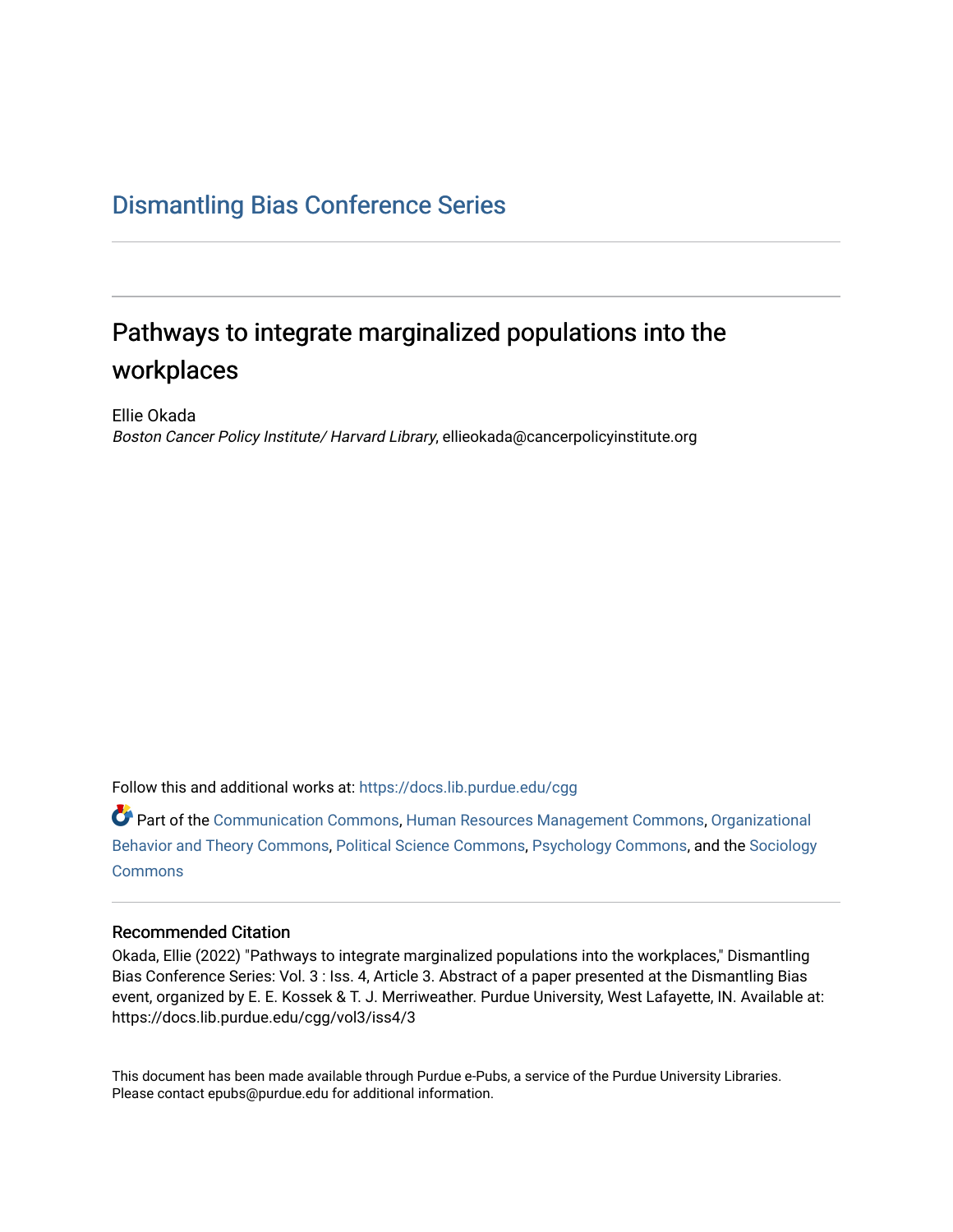#### **Pathways to integrate marginalized populations into the workplaces**

#### **Introduction**

Exposure to specific contexts affects people's decision-making processes. Based on Trope and Liberman's (2010) construal level theory, poverty affects peoples' time-preference and mental bandwidth (Sheehy-Skeffington & Rea, 2017). People exposed to long-term poverty have traits characterized as proximity as follows: (a) A short-term time preference (focusing on the present as opposed to the future) and (b) a narrow mental bandwidth (focusing on the actual as opposed to the hypothetical; those socially close as opposed to those socially distant; here as opposed to places far away). These characters derive not from their inertia or immature thinking but their adaptation behaviors (Sheehy-Skeffington & Rea, 2017).

In a workplace, discrimination further causes marginalized people to lose their self-efficacy. As Sue, Alsaidi, Awad, Glaeser, Calle, and Mendez (2019) state, the (long-term) experiences of discrimination can lose their ability to respond (to harassment) that leads them to have negative self-evaluation, feelings of hopelessness, and belief that discrimination must be accepted (Sue et al., 2019; Williams & Williams-Morris, 2000). If this condition lasts long, the target will further develop anxiety, resign a job, and even leave the job market. Thus, reinforced poverty persists.

Then, a question arises on how to integrate a marginalized population into formal economic activities. Economic policy literature has prioritized entrepreneurship due to the potential variety, thus job creation effects (OECD, 2000). However, several articles point out that traditional entrepreneurship components do not necessarily work in deeply disadvantaged populations of various social and cultural backgrounds. Further, workplace literature reveals that, according to a survey, more than seventy percent of hiring managers with color showed their reluctance to hiring people with color, ascribing it to the lack of social skill.

Previous studies also note, "many impoverished people, living in racially segregated neighborhoods, express adherence to mainstream American culture: hard work, family loyalties, and individual achievement are part of their cultural repertory. Nevertheless, the translation of values into action is shaped by the tangible milieu that encircles them" (Kelly, 1994; Teitz  $\&$ Chapple, 1998).

Then their relations with the "tangible milieu that encircles them" should be addressed in the process of empowering them.

Based on the above, this study investigates the following research question: What components help to empower marginalized population and reverse their decision-making patterns to integrate them into workplaces. The motivation is to empower such a population, help to change their thinking pattern, and rebuild a good self-image that can resist external bias (Sue et al., 2017). The methodology is conceptual framing by observing rail-yard residents who live in a location with pollutants.

 integrating the decision-making pattern of people exposed to poverty. This study contributes to the literature by enhancing Sue et al. (2017)'s intervention pathways by